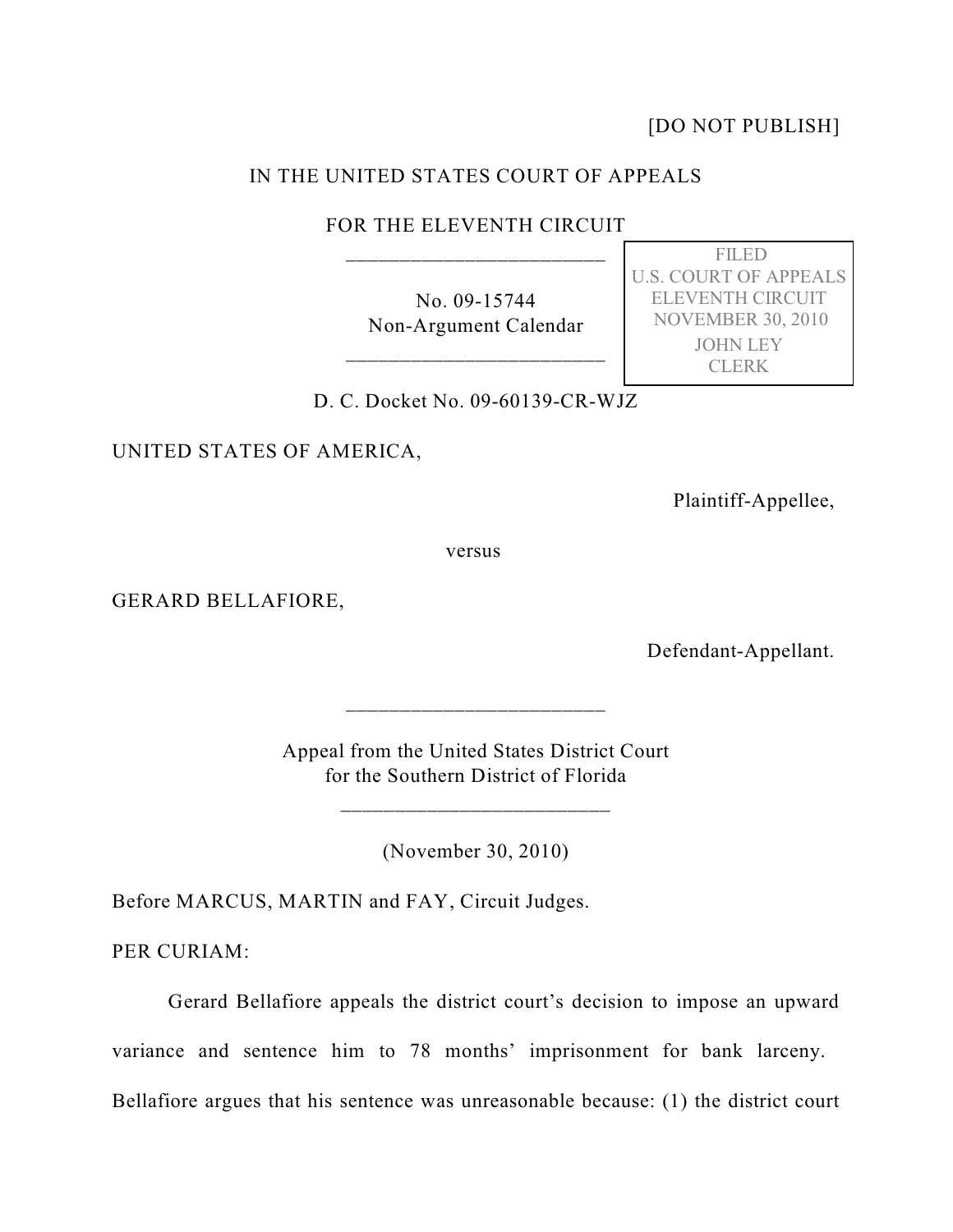imposed an upward variance based exclusively on his criminal history, which was already reflected in his guideline range through the criminal history category; and (2) there is no evidence that the district court considered any of the other 18 U.S.C. § 3553(a) factors. After careful review, we affirm.

We review the sentence a district court imposes for "reasonableness," which "merely asks whether the trial court abused its discretion." United States v. Pugh, 515 F.3d 1179, 1189 (11th Cir. 2008) (quoting Rita v. United States, 551 U.S. 338, 351 (2007)). In reviewing sentences for reasonableness, we perform two steps. Id. at 1190. First, we must "'ensure that the district court committed no significant procedural error, such as failing to calculate (or improperly calculating) the Guidelines range, treating the Guidelines as mandatory, failing to consider the § 3553(a) factors, selecting a sentence based on clearly erroneous facts, or failing to adequately explain the chosen sentence -- including an explanation for any deviation from the Guidelines range." Id. (quoting Gall v. United States, 552 U.S. 38, 51 (2007)).<sup>1</sup> The district court need not discuss each  $\S$  3553(a) factor. United

<sup>&</sup>lt;sup>1</sup> The § 3553(a) factors include: (1) the nature and circumstances of the offense and the history and characteristics of the defendant; (2) the need for the sentence imposed to reflect the seriousness of the offense, to promote respect for the law, and to provide just punishment for the offense; (3) the need for the sentence imposed to afford adequate deterrence; (4) the need to protect the public; (5) the need to provide the defendant with educational or vocational training or medical care; (6) the kinds of sentences available; (7) the Sentencing Guidelines range; (8) the pertinent policy statements of the Sentencing Commission; (9) the need to avoid unwanted sentencing disparities; and (10) the need to provide restitution to victims. 18 U.S.C. § 3553(a).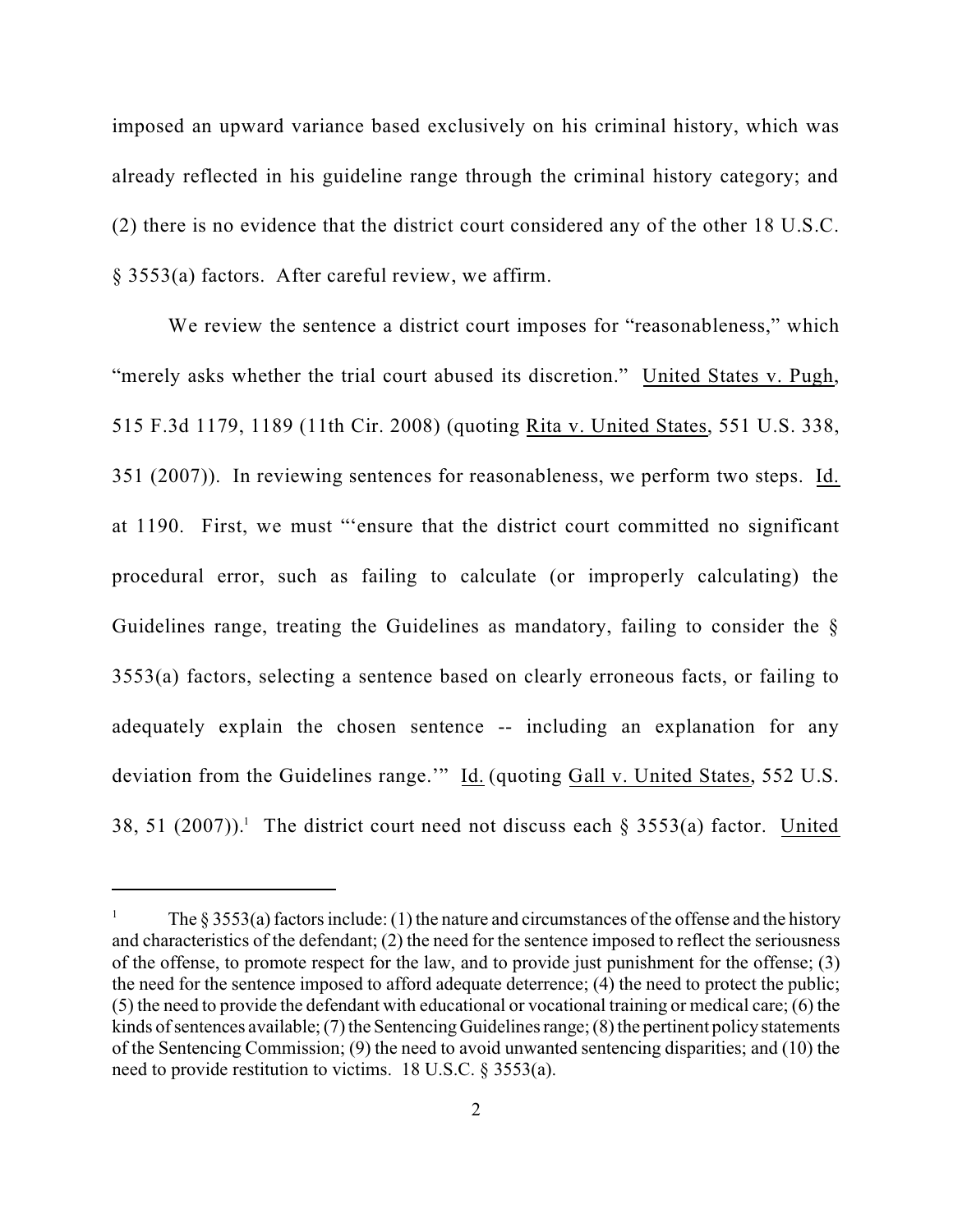States v. Talley, 431 F.3d 784, 786 (11th Cir. 2005). Rather, "[t]he sentencing judge should set forth enough to satisfy the appellate court that he has considered the parties' arguments and has a reasoned basis for exercising his own legal decisionmaking authority." Rita, 551 U.S. at 356.

If we conclude that the district court did not procedurally err, we must consider the "'substantive reasonableness of the sentence imposed under an abuseof-discretion standard,'" based on the "'totality of the circumstances.'" Pugh, 515 F.3d at 1190 (quoting Gall, 552 U.S. at 51). This review is "deferential," requiring us to determine "whether the sentence imposed by the district court fails to achieve the purposes of sentencing as stated in section 3553(a)." Talley, 431 F.3d at 788. There is a "range of reasonable sentences from which the district court may choose," and the burden is on the defendant to show that the sentence was unreasonable in light of the record and the  $\S$  3553(a) factors. Id.

"The weight to be accorded any given  $\S$  3553(a) factor is a matter committed to the sound discretion of the district court, and we will not substitute our judgment in weighing the relevant factors." United States v. Amedeo, 487 F.3d 823, 832 (11th Cir. 2007) (internal quotation and brackets omitted). We will remand for resentencing only if we are "left with the definite and firm conviction that the district court committed a clear error of judgment in weighing the § 3553(a) factors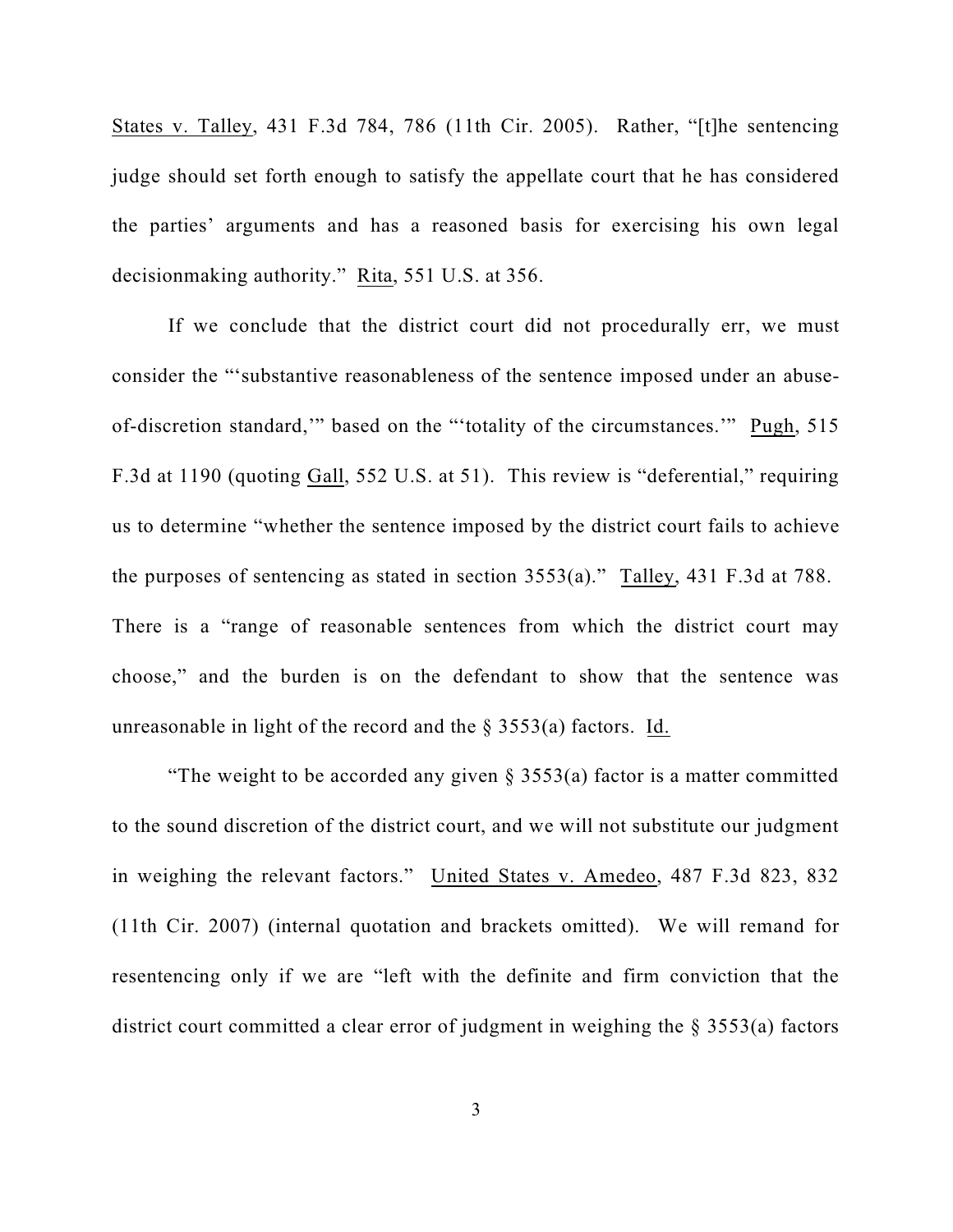by arriving at a sentence that lies outside the range of reasonable sentences dictated by the facts of the case." Pugh, 515 F.3d at 1191 (citation and internal quotation omitted). A district court may impose a variance if it determines that "the case at hand falls outside the 'heartland' to which the Commission intends individual Guidelines to apply," "the Guidelines sentence . . . fails properly to reflect § 3553(a) considerations," or "the case warrants a different sentence regardless." Rita, 551 U.S. at 351.

Bellafiore's sentence is not procedurally unreasonable. As the record shows, the district court explained that its decision was based on the following facts: (1) Bellafiore's criminal conduct in this offense was "egregious" and "continuous"; (2) he had committed a similar offense in the past; and (3) he exhibited a general disregard for the law. The district court thus considered several  $\S$  3553(a) factors, including the nature and circumstances of the offense, the history and characteristics of the defendant, and the need for the sentence imposed to promote respect for the law. See 18 U.S.C. § 3553(a). Since Bellafiore's only argument for procedural unreasonableness is that the district court did not consider the  $\S 3553(a)$ factors, and this argument fails, Bellafiore has not shown that his sentence was procedurally reasonable.